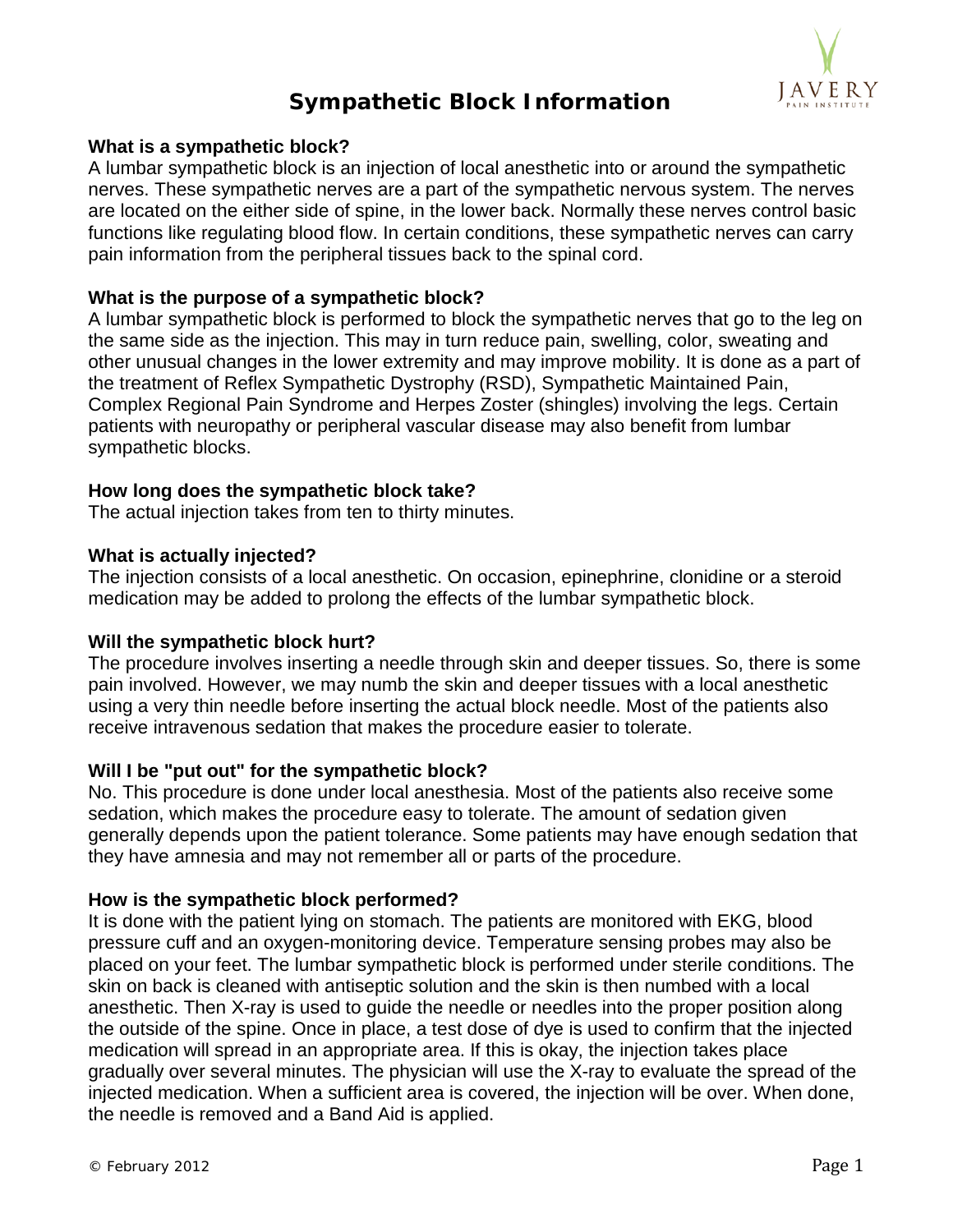

# **Sympathetic Block Information**

# **What should I expect after the sympathetic block?**

Immediately after the injection, you may feel your lower extremity getting warm. In addition, you may notice that your pain may be gone or quite less. You may also notice some temporary weakness or numbness in the leg, although this is actually not a desired effect of a lumbar sympathetic block.

# **What should I do after the sympathetic block?**

You should have a ride home. We advise the patients to take it easy for a day or so after the procedure. Perform the activities that you can tolerate. Some of the patients may go for immediate physical therapy.

# **Can I go to work to work the next day?**

Unless there are complications, you should be able to return to your work the next day. The most common thing you may feel is soreness in the back at the injection site.

# **How long does the effect of the medication last?**

The local anesthetic wears off in a few hours. However, the blockade of sympathetic nerves may last for many more hours. Usually, the duration of relief gets longer after each injection.

#### **How many sympathetic blocks do I need to have?**

If you respond to the first injection, you will be recommended for repeat injections. Usually, a series of such injections is needed to treat the problem. Some may need only 2 to 4 and some may need more than 10. The response to such injections varies from patient to patient.

#### **Will the sympathetic block help me?**

It is sometimes difficult to predict if the injection will indeed help you or not. The patients who present early during their illness tend to respond better than those who have had symptoms for a long time. Patients in the advanced stages of disease may not respond adequately.

#### **What are the risks and side effects of a sympathetic block?**

This procedure is safe. However, with any procedure there are risks, side effects and possibility of complications. The most common side effect is temporary pain or soreness at the injection site. Uncommon risks involve bleeding, infection, spinal block, epidural block and injection into blood vessels and surrounding organs. Fortunately, the serious side effects and complications are uncommon.

#### **Who should not have a sympathetic block?**

If you are allergic to any of the medications to be injected, if you are on blood thinning medications, if you have an active infection going on, or if you have poorly controlled diabetes or heart disease, you should not have the injection or at least consider postponing it if postponing would improve your overall medical condition.